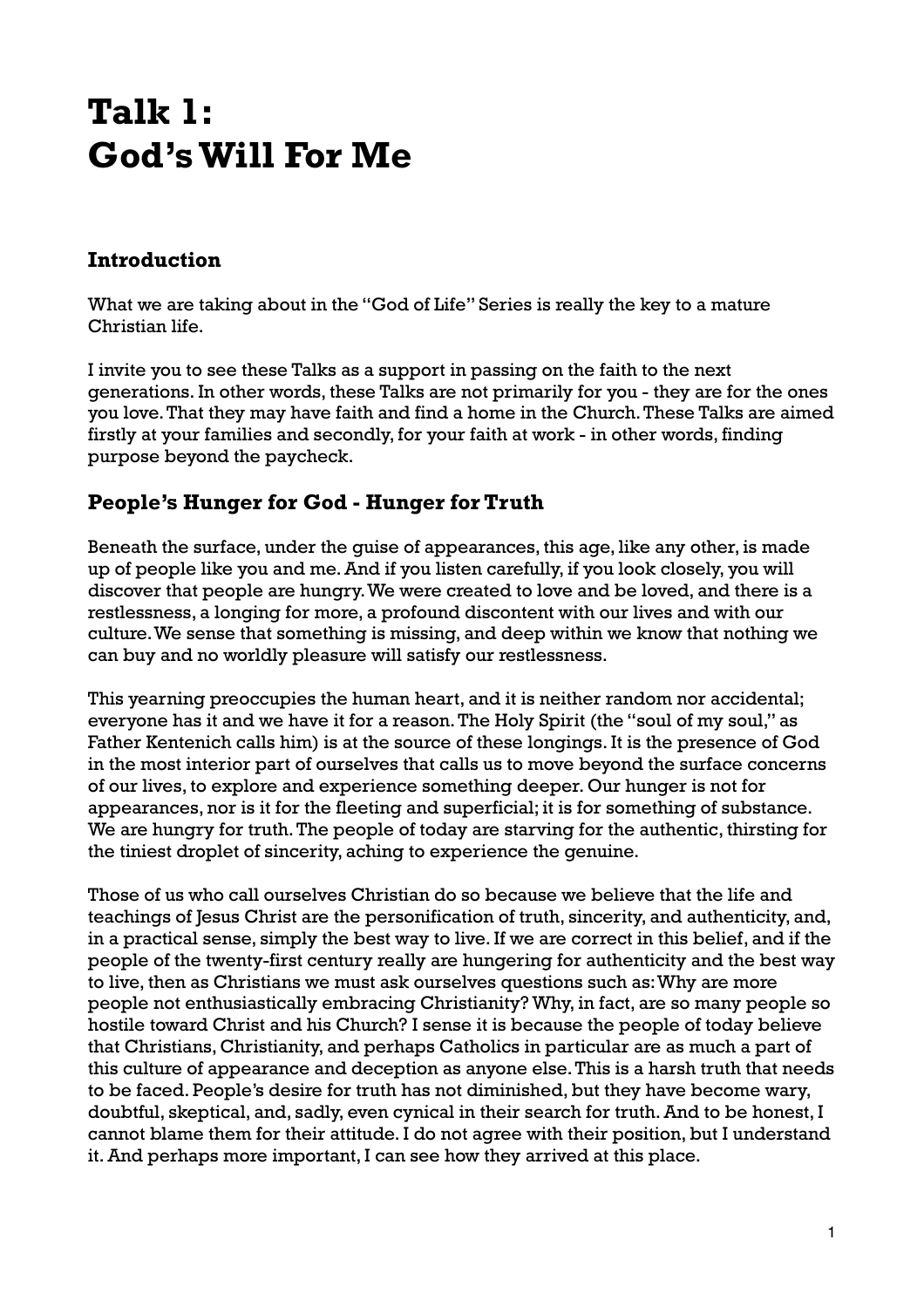More than ever, our non-Christian and non-practicing brothers and sisters are sending you, me, and all of Christianity a message. Though they are probably not aware of it, they are indirectly giving witness to the Gospel. For within the message the people of our times are sending us, there is a profound challenge for you and me to embrace a life rooted more fully in the example and teachings of Jesus Christ. Their message is clear, unmistakable, and disarmingly simple. Our siblings, parents, and children are sending us this message, as are our friends, neighbors, and colleagues. They are saying, whispering, crying out, "Don't tell me—show me!" Their plea comes from a longing deep within them and represents their great hunger. They don't want to see another television evangelist, they don't want to read another book or hear another CD about Christianity. They want the real thing. They want to witness someone, anyone just one will do—living an authentic life, someone whose words are supported by the authority of his or her actions. Someone striving humbly but heroically to live by what is good, true, and noble in the midst of—and in spite of—the modern climate.

In reference to the well-known fact that Gandhi read from the New Testament every day and often quoted the Christian Scriptures, a reporter once asked him why he had never become a Christian. He answered, "If I had ever met one, I would have become one." In his own way, Gandhi was saying, "Don't tell me—show me!" revealing his yearning for an example of an authentic Christian life.

# **Faith in the Family**

It seems ever more difficult to transmit the faith to the young generations, also in the family. Why is all this happening? Not only does it seem more difficult but it is in fact so, and for a very simple reason: if there is something that children and young people fear it is to be an outsider. If they come from practicing families they are usually doubly outsiders. They are so, in the first place, in their parish, where they are in the minority and where the normal program, instead, is rarely tailored to fit their age. They are outsiders in school in seeking friends.

Whereas half a century ago a youth who did not go to church had to justify himself; his family and the whole vicinity was worried. Today it is exactly the opposite: if a youth goes regularly to church on Sundays, he is a real exception, and he must justify himself, at least in his meetings with his friends. Hence, parents must educate their children in a strongly a-religious context.

When it is held that it is scientifically demonstrated that the world was born by chance and that man is, therefore, the mere product of purely biological processes, then God is no longer present in people's minds - this was the greatest challenge for Father Kentenich - the absence of God in people's lives; he spoke about people today "running away from God".

And, when in the industrialized societies of the Western world people can insure themselves against all sorts of risks, then it is rather easy to delay for the longest possible time the questions on the meaning of life, the questions "from where?", "to where?", and "why."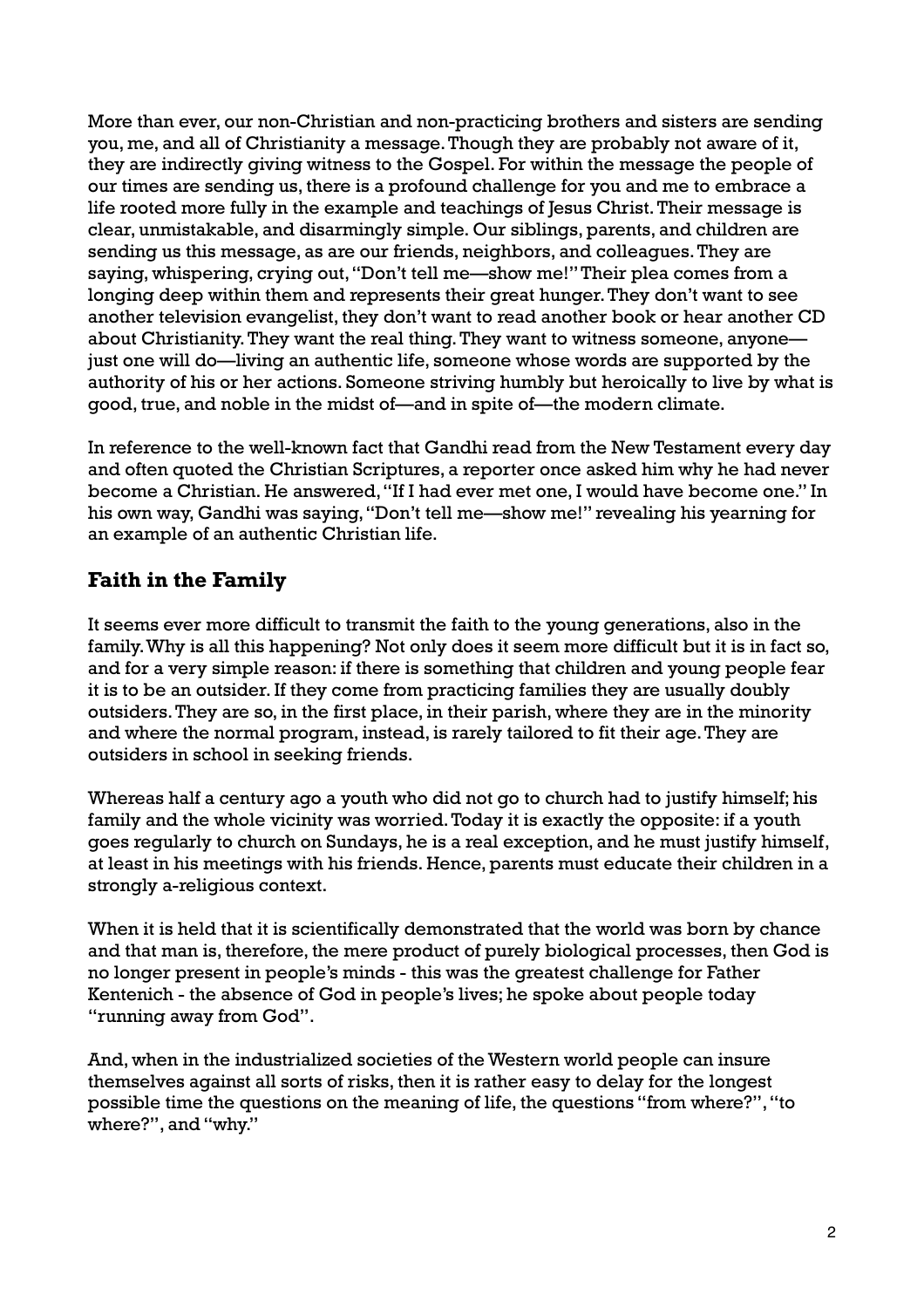Consequently, today a Christianity made up purely of tradition no longer has sufficient persuasive force. Only a personal relationship with God has a contagious effect! Hence, religious parents should – so to speak – come out from the "catacombs" as Father Kentenich said. They must always tell their children what they have experienced with God, and why they are joyful and convinced Christians. They must address the discussions, speak of God and of the great works He has done for us and not wait for the school and the community to transmit the necessary knowledge of the faith. In the matter of Christian faith parents -- and also teachers – cannot presuppose anything any longer; they must propose everything, everything must be explained.

# **Faith at Work**

How to balance faith, family and work and how to do it in today's secularized world? This is the big question for many Catholics today. Maintaining balance between family and work can be difficult, but it's a worthy struggle.

Get Me Off This Roller Coaster! - This is a common comment or cry that we often hear. We need to make a plan for our life - where our priorities shift - in other words, we need to spend much more time with each other and with our children.

Why is it so difficult to bring one's faith to work? I think there is a mistaken notion that living our faith at work means that we're called to proselytize, or preach at others. Not only is this ineffective, it ignores the fact that the Gospel can't be forced upon anyone -- God created freewill, and we need to respect and honor his design and Jesus' example (remember how people walked away in John, Chapter 6?)

In my humble opinion, the workplace is the front line of the new evangelization. We need to propose the Gospel in a way that honors the dignity of our co-workers: first and foremost, we need to live it ourselves. To the extent that we model the virtues in our work, being a good Catholic and being a good worker should cause us to act in precisely the same way. There is no contradiction here! Put another way, by being good Catholics we should become better workers, and by being better workers we should become better Catholics.

There is a tacit acceptance of the "check your faith at the door" mentality in far too many cases today. We have bought into a deception that in order to respect others, we must suspend our beliefs. This is nonsense. In fact, Gaudium et Spes clearly addressed this matter: "This split between the faith which many profess and their daily lives deserves to be counted among the more serious errors of our age." (43) Rather, the answer lies in a radical integration of our faith and work -- doing the best job possible (since we're working for God) while praying for our humble efforts to be sanctified. Father Kentenich called this "everyday sanctity" - doing ordinary things at work, extraordinarily well - i.e. in union with God, and in, through and for love.

We have all lived in the soup of moral relativism for some time now. The only proper response appears to be lives of radical holiness and commitment to Christ. I am reminded of the words of Simon Peter, again in John, Chapter 6: "Master, to whom shall we go? You have the words of eternal life."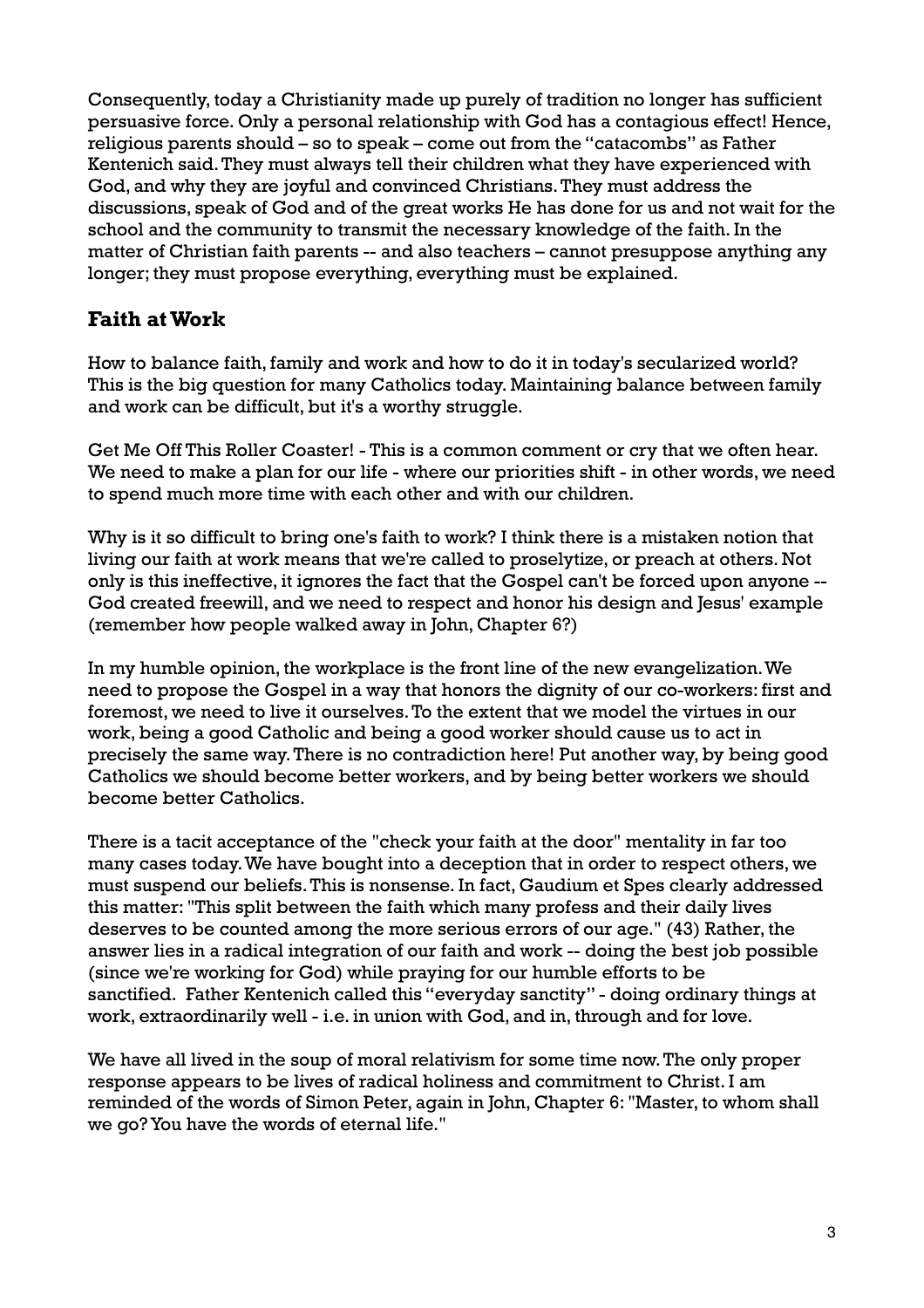We have only begun to scratch the surface of the depth and beauty of our faith. Yet the more we learn, the more we recognize that the faith calls us to allow the Gospel to permeate every aspect of our lives. This isn't easy, but if we believe the promises of Christ (and wedo), it's worth it.

Being Catholic doesn't make things easier, but it gives us purpose - it gives our families and loved ones purpose.

# **A Consistent Faith is Needed**

The faith that we need today is another faith that suddenly becomes very enthusiastic and then quickly burns out and fizzles out. We could imagine this in two images. Imagine that we are a "faith oven". We can either be heated with peat or with coal. If we are heated by peat, then we have for a short time a bright burning fire, but there is little heat and the fire does not last long. However, if we heat the oven with coal, then we have a long-lasting, warm and glowing heat. The "faith oven" needs to be continuously heated by coal and that is the faith of the mature Christian, the mature individual - calm, thoughtful, deep strong and youthful. What is the point of being suddenly enthusiastic and wanting to do this or that, here and there, it afterwards there is no warmth and everything becomes cold again. We need "faith ovens" in every street, in every school, in every Parish today - now!

However, we need a quality of faith toay that is different from half a century ago. We need a faith that can cope with an atmosphere that is anti-Christian - with a society that has forgotten God. Father Kentenich called this type of faith - Practical Faith in Divine Providence.

# **What is Divine Providence?**

What is Divine Providence? It is the activity of God when he cares for you and me. He cares by realising his Plan of Love in our lives and he will see this plan through to the end.

Believing in Divine Providence is not enough. The practical faith is a daily activity. It means we can trust in God above everything else and it means that God will care for us, he will look after us. This was the great charism of Father Kentenich. He knew that just believing in God's Providence was not enough - we have to apply it in our daily lives of faith. For this reason, he spoke about "practical faith" in Divine Providence. It's got to be practical - hands-on, useable and most of all relevant for today's Catholics. Otherwise, what is the point?

This is the cornerstone - your spiritual journey needs, as a key element, a relationship to God that motivates you to discover his Will. The person who can do this takes the presence of God in his life seriously. The mature Catholic is the one who gets up every morning and asks God: "What do you want me to do today?"

A practical faith in Divine Providence is the conviction that God is really present and active in the world and in our personal lives. The Church understands itself as the "pilgrim people of God" moving closer to God through time and history.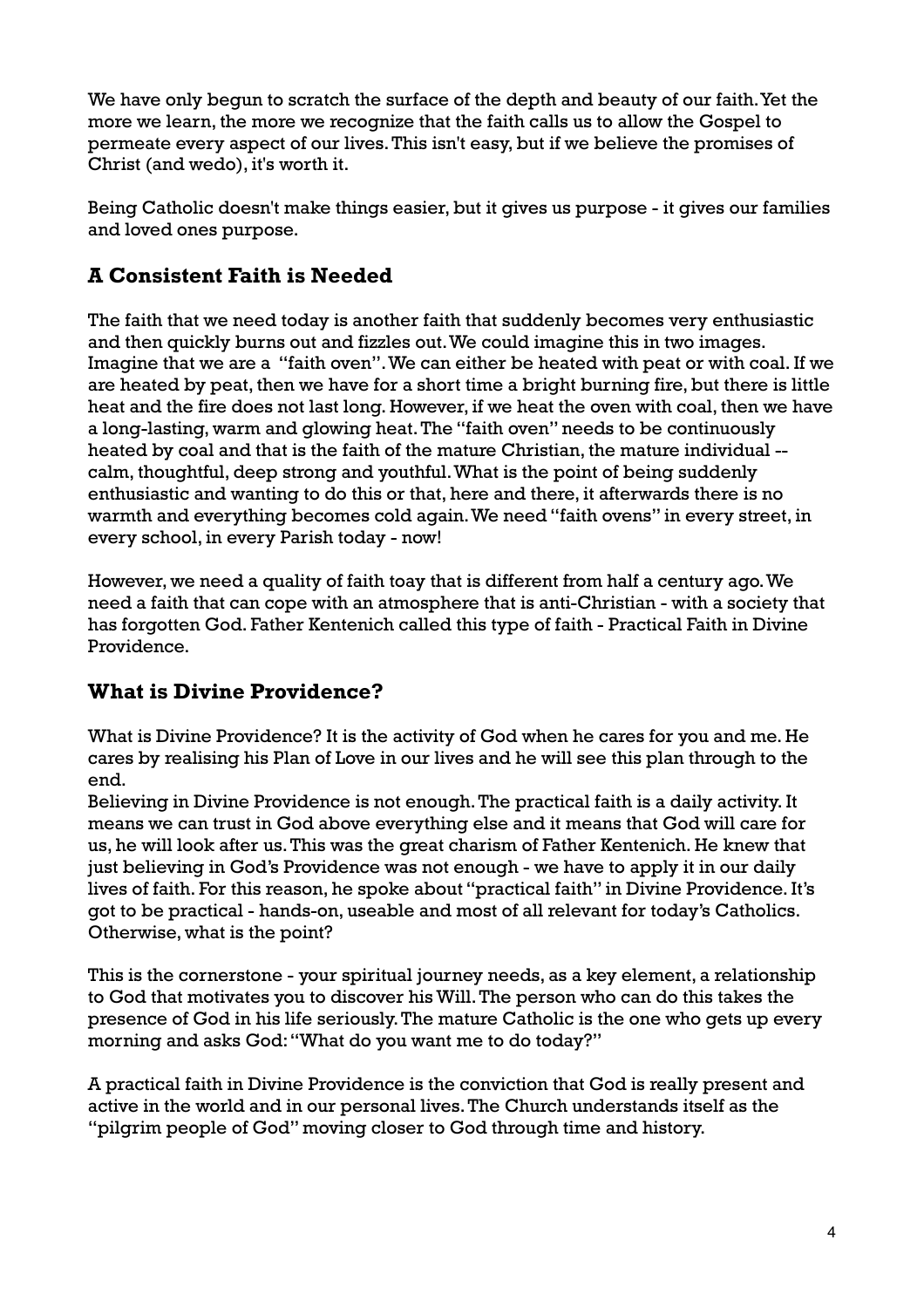The practical faith in Divine Providence is a spirituality, which gives us the tools we need to encounter the living God in our world, to live with this God of life in a Covenant of Love, and to co-operate with God in the fulfilment of his plan of love, wisdom and power.

The practical faith in Divine Providence shows us concrete ways to encounter and discover God in the many ups and downs and demands of modern life, and to develop for ourselves are genuine and vibrant personal relationship with God.

### **Schoenstatt's Original Charism - An Active Faith with Mary**

In the Schoenstatt shrine, our Lady wants to call those who have "youthful hearts" -- this does not always mean those who have a youthful enthusiasm. What is a youthful heart? That is the heart that always remains young -- and it remains young through the spirit of God, through the Holy Spirit, that is present and active in our hearts. A youthful heart has nothing to do with age -- this should always be alive in us irrespective of age -- we should always be vibrant, and we should always wish to strive for more than the mediocre. People who have youthful hearts are the ones who are attentive and open for the Divine in their lives.

#### **Two aspects to Schoenstatt's original charism of Divine Providence.**

**Firstly, our "brand" of practical faith in Divine Providence, includes in a special way, our Lady.** We have a Marian mission for today. Our faith tells us that our Lady is the permanent companion of Christ. Where Christ is, our Lady is also present at his side. She cooperates with him in the work of salvation. One of the biggest challenges today is to encounter God in daily life, and daily experiences. There are Christians who think that they will only encounter God in Church during a religious ceremony; they think that they can only talk to God when they pray the rosary or use prayers learnt by heart from a prayer book. Mary helps us to find God in life and to talk to him. To achieve this, we need time to understand the "messages" that God sends to us. In other words, we need our Lady's attitude of openness, and patience in order to discover what God wants from us.

In the new Testament, a phrase about our Lady appears on two occasions; it simply says: "she pondered all these things in her heart". The phrase appears after the shepherds left the stable in Bethlehem, and also when Mary and Joseph found the child Jesus in the temple. Mary did not always immediately understand the things that were happening to her. But she trusted God and gave herself the time and opportunity to "ponder these things" and discover God's will for her. She asked herself the question: "what does God want to say to me through this?" "what does this suffering or this joy mean in the love story that God is writing with me?" Every day of our life, every event of our life is a "love letter" that God writes to us. Finding God in our lives, means that we first start to look for him in our past, and to see and discover his hand in the events and experiences of our lives that have marked us the most -- be they happy ones or sad and sorrowful ones. Nothing happens by accident, nothing happens by coincidence or chance. "in God we live, we move and we have our being" (Acts 17:24-28). Once we know how God works in our past, then we will find it so much easier to read and understand the messages of God. Every experience, every event, every happening can be compared to "voices" or "letters from God". If we find God in our past and in our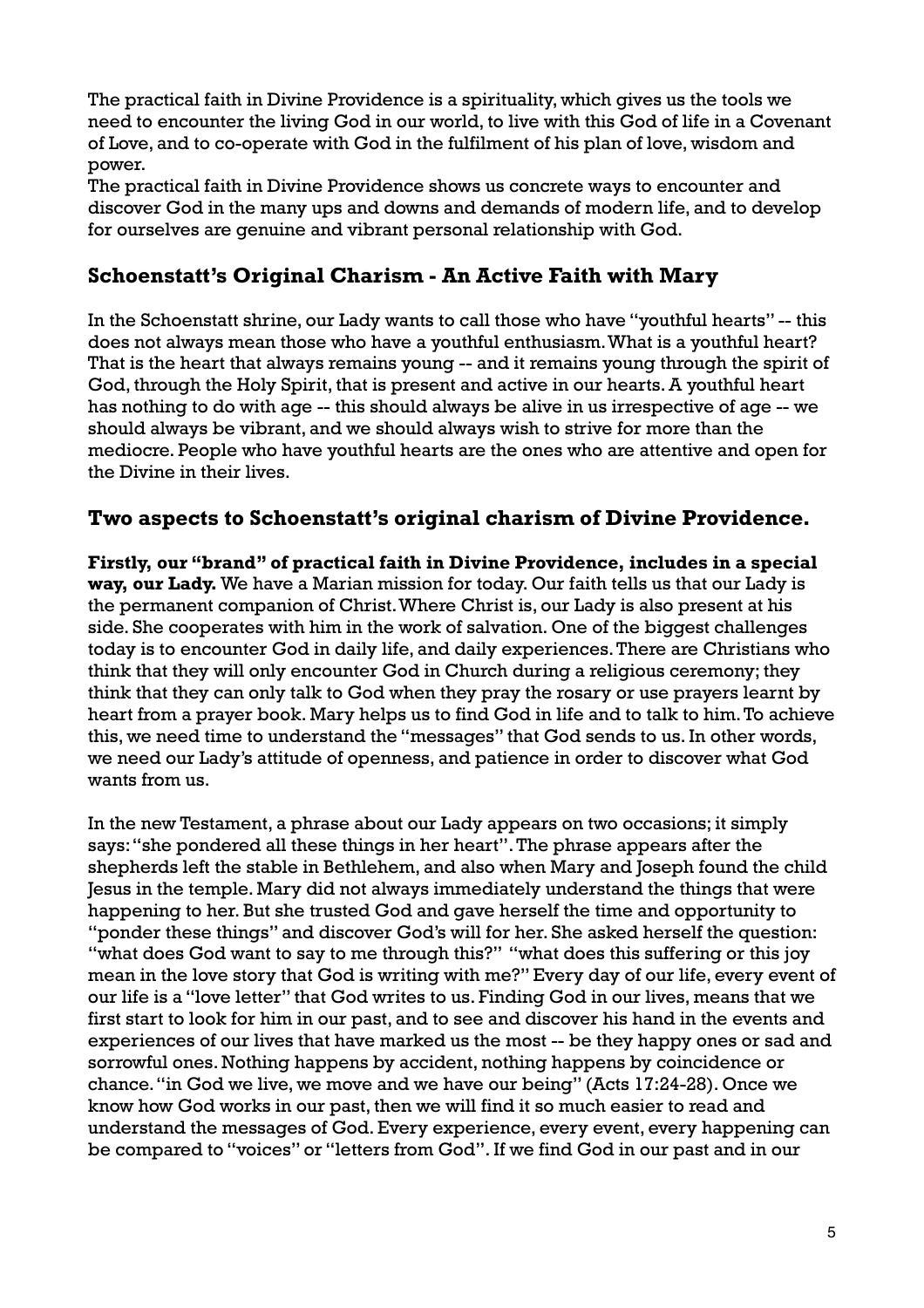present, then the future will not make us afraid. God is the Lord of history, the God of a personal love, the God who has the "helm of the ship" in his hands. In Schoenstatt, we ask our Lady to give us the eyes we need to discover the presence of the God of Providence in our lives. We ask her to give us the eyes to see our world as one great "Love story" written by God and humanity. We ask her to give us the eyes to be able to see God everywhere, and to see him in everything. In other words, the grace to "ponder".

**Secondly, our Divine Providence if it comes from Schoenstatt is always an active way of living faith**. We often run the risk, strangely enough, that's our spirituality can seem to be feminine. Obviously, our spirituality must also be feminine, or childlike. We need the experience of being able to be open for God, to be able to say "yes" to God. However, this is one side of the coin -- this is more a receptive, but necessary approach. For example, when we have to carry the cross of illness. What should we do? Our faith asks us to see "yes". However, saying "yes" is often not enough. Sometimes, we also have to say "let's do it"! This implies a stronger sense of an active faith. Through Divine Providence, we strive to realise step by step the aims that God put before us. It's not just about excepting sacrifices; it's also about having clear aims -- aims that will demand all our strengths -- aims that want to move us forward.

These two aspects reveal the originality of our understanding of Divine Providence in Schoenstatt.

# **The General Will of God**

Practical Faith in Divine Providence means that we believe in a God who genuinely cares for us and who guides us every day of our life. This forms the basis for any faith in Divine Providence -- we need to be convinced of this. This God of Providence guides all things to their ultimate purpose and destiny. His ways are always difficult for us to understand. Why? Because God is a mystery -- the greatest mystery -- in himself. If God is truly God then a lot of what he does will always remain incomprehensible to us.

# **God leads us to our ultimate aim**

God leads us to our ultimate aim -- and this aims is a supernatural aim. At the end of the day, our final aim is to live with God for ever in heaven, and share in the communion of love with him. God governs the world, God governs each one of us, God guides the world, and God guides each one of us. Nevertheless, we all experience a great deal of darkness in our lives. A lot of what happens in our lives will only be explained and finally understood when we see God face to face. Until that time, we have two live with experiences that are incomprehensible to us, we have to live with darkness, misunderstandings, events and situations that we can understand. This applies, naturally, to our own lives, to our families, or to the world in general. Everything that God does -- radically everything -- is motivated by that final purpose that he has for us -- even when it leads us on unknown and difficult paths.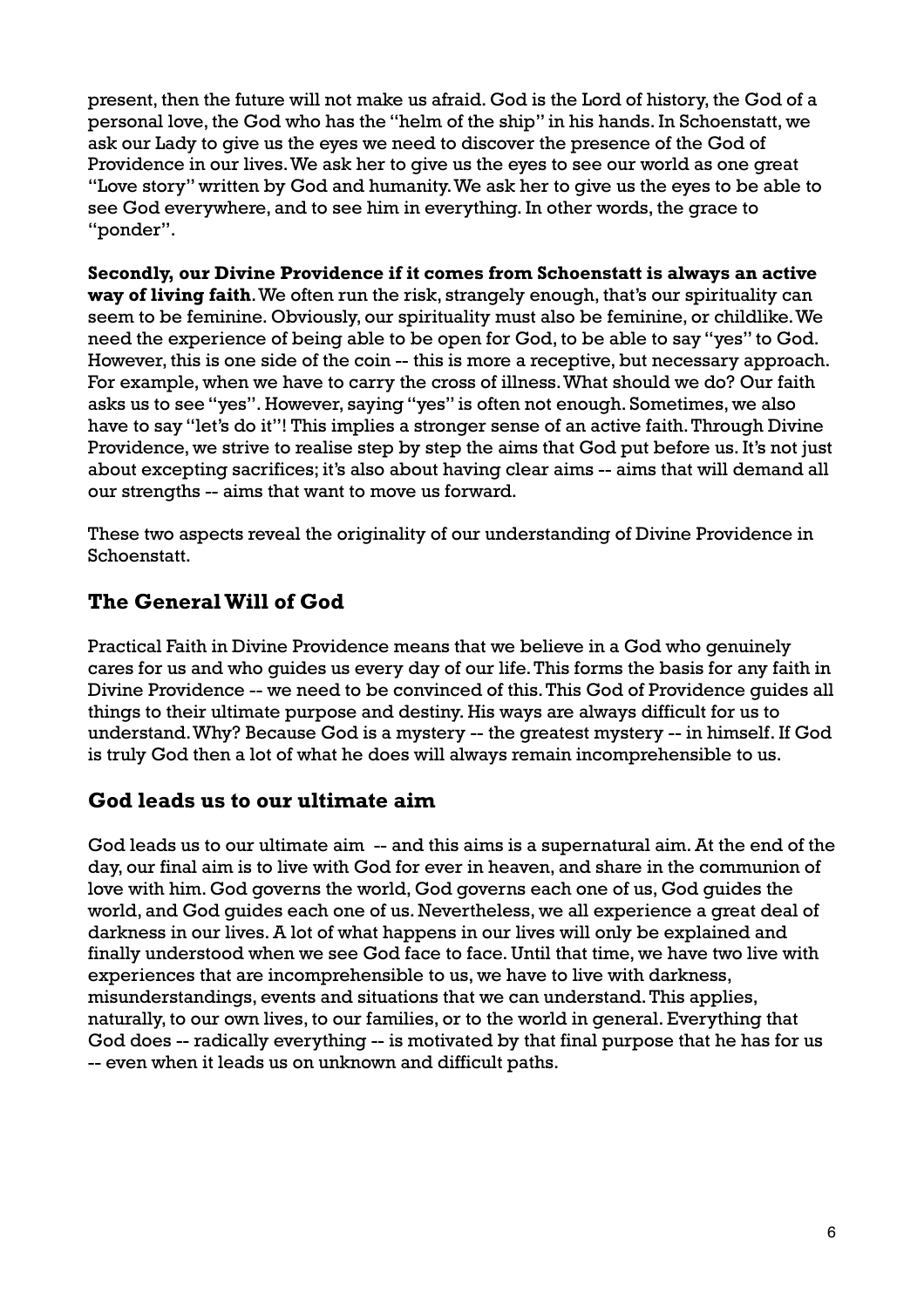# **Why so much darkness?**

Why is there so much darkness, why are there unknown paths? Two reasons can help is here: God, at the end of the day, is the greatest mystery, and for this reason his ways are mysterious, and often incomprehensible. And secondly, the aim -- the ultimate purpose of our lives -- will only be realised in heaven. In other words, it is a supernatural aim. St Thomas Aquinas once wrote: "God allows evil only saw as to make something better result from it". Evil and darkness in this world are obscure and painful mysteries. Even the crucified experienced darkness in his life, he asks his Father, "my God, why have you forsaken me?" (Matthew 27:46). Much about it is incomprehensible.

One thing, though, we know for sure: God is 100% good. He can never be the originator or author of something evil. God created the world to be good, that it is not yet complete. In violent appeals and painful processes it is being shaped and moved towards its final perfection. That may be a better way to classify what the judge called "physical evil", for example, a birth defect, or a natural catastrophe. "Moral evils", in contrast, come about through the misuse of freedom in the world. "Hell on earth" - child soldiers, suicide bombings, concentration camps, the murder of innocent teenagers in a summer camp, abuse of children -- they are all usually man-made, and manifestations of man's use of his gift of freedom. The decisive question is therefore not, "how can anyone believe in a good God when there is so much evil?" But rather, "how could a person with a heart and understanding endure life in this world as if God did not exist?" Christ's death and resurrection show us that evil did not have the first worked, nor does it have the last. God makes absolutely good results from the worst evil. We also believe that in the last judgement God will put an end to all injustice, darkness and evil. In the life of the world to come, evil no longer has any place and suffering will end.

CS Lewis once wrote: "God whispers in our joys; he speaks in our conscience. But in our sorrows he shouts. They are the megaphone with which he awakens a deaf world". Divine Providence is when we believe that God will lead everyone and everything to its final goal. He has a Plan for us. This Plan is a Divine Plan, it is a Plan of wisdom and a Plan of love.

#### **God's Plan - Wisdom, Love and Power**

According to Church teaching, Divine Providence is the faith that a loving and caring God will lead all creation -- including humanity -- to its ultimate aim. Another way of expressing this is our faith that God has, from eternity, and original plan for each one of us. How can be described this plan?

First of all, God's plan for us is a plan of wisdom, secondly a plan of love, and thirdly a plan conceived through his almighty power. It is a plan that God has designed from eternity. This means that nothing is coincidental -- everything that happens in our life doesn't happen by chance. This plan is inspired by God's wisdom, inspired by God's love and inspired by God's almighty power.

Divine Providence means that what God has designed, what he has foreseen in his plan, he will lead us to end the smallest and most mean you to detail. Nothing happens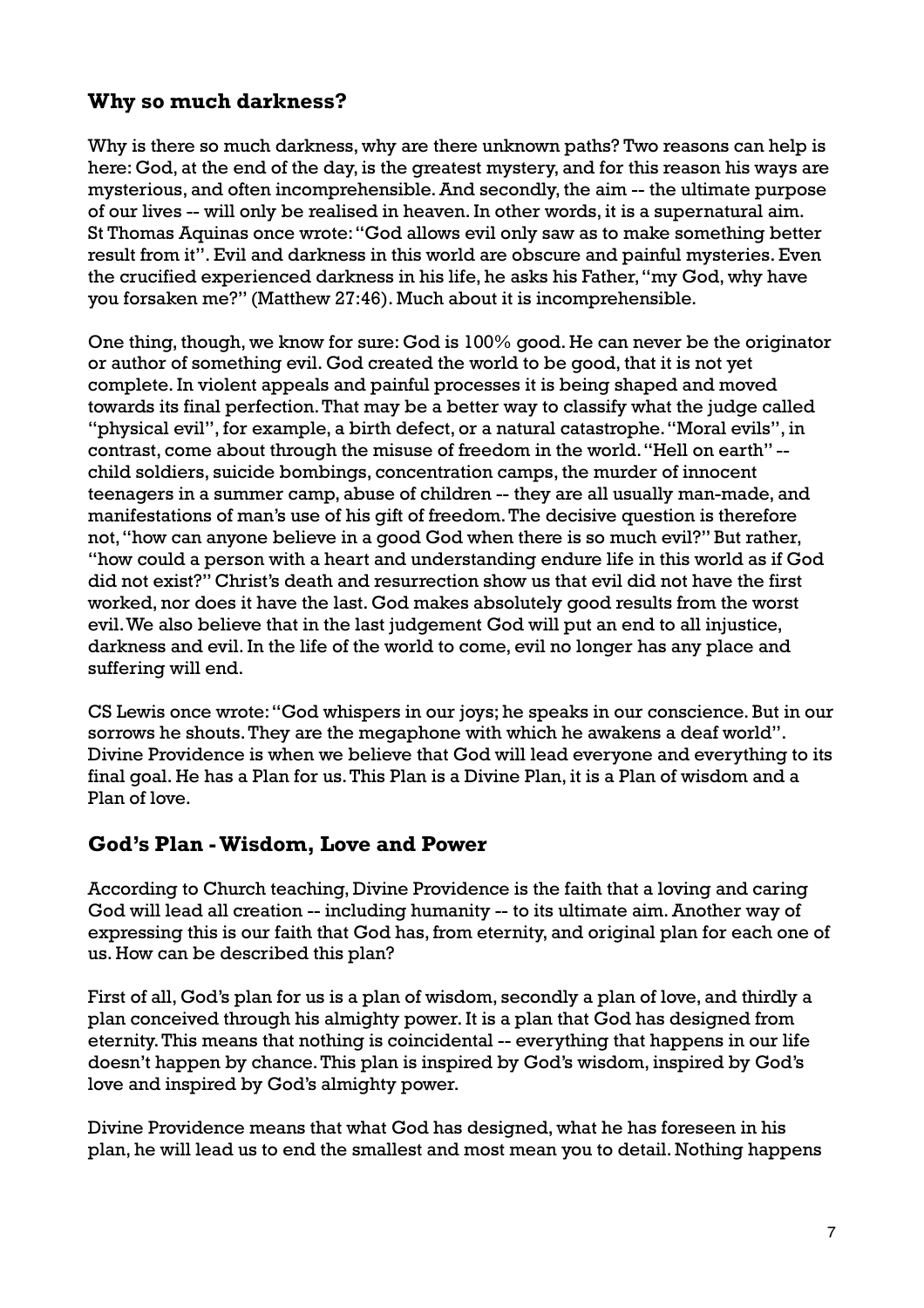by chance. Jesus gave us wonderful examples of how detailed God's plan is. In Matthew's Gospel and it looks gospel he speaks about the fact that not even hairs from our head fall to the ground without God knowing about it (Matthew 10:29-31; Luke 12:6; Luke 21:18).

St Edith Stein once wrote: "what did not lie in my plan lay in God's plan. And the more often something like this happens to me, the lively becomes the conviction of my faith that -- from God's perspective -- nothing is accidental."

Divine Providence simply does not work and remains useless and inanimate when it is a theory in our heads -- even though it sounds like a wonderful theory. For Divine Providence to work you can't just make it a "thinking exercise" -- it becomes reality when we actually do it and live it (Romano Gardini).

# **A Child holding God's Hand**

St Frances de Sales paints a beautiful picture of what it means to live Divine Providence. We should imagine that our life here on earth is like a child walking along a path beside a deep ditch. We do not walk alone on this path -- we hold hands with our Father in heaven. What does this mean? Even though we may be in danger of falling into the ditch, the hand of my father is holding tightly onto me. And this hand is a strong hand, it is a father's hand, it is the hand of Almighty God, it is a hand of the all wise God, it is the hand of the ever loving God who holds me tightly, and will never let me go irrespective of what may happen. There is no greater joy or source of happiness, than to know that we can hold tightly onto the hand of God in our lives -- this is practical faith in Divine Providence. What is Divine Providence? It is all about God who makes himself a mother. What he has planned, he will also realise right up to the tiniest detail.

# **Heaven is our Ultimate Aim**

A vibrant faith starts to take place in us when we consciously look for what is God's will. What does God want for everyone? He wants everyone to go to heaven. Everyone! He wants us to live with him forever in eternal life. He wants communion with us. The reason behind salvation history is to bring each and every one of us home to the Father. How do you get to heaven? You need to become a saint? This is your choice, you either become a saint or you go to hell. God wants us to be holy and he has chosen us to be holy so that we can go to heaven and be with him.

In the New Testament we can read:

#### 1 Timothy 2:4

"… [God] wants all men to be saved and to come to a knowledge of the truth…"

Or this beautiful verse: Ephesians 1:4-6

"…For he chose us in him before the creation of the world to be holy and blameless in his sight in love…"

Our goal as followers of Jesus Christ is to become holy. The Catechism used to express this in another way.

"Why did God make you?": "God made me to know Him, to love Him, and to serve Him in this world, and to be happy with Him forever in the next."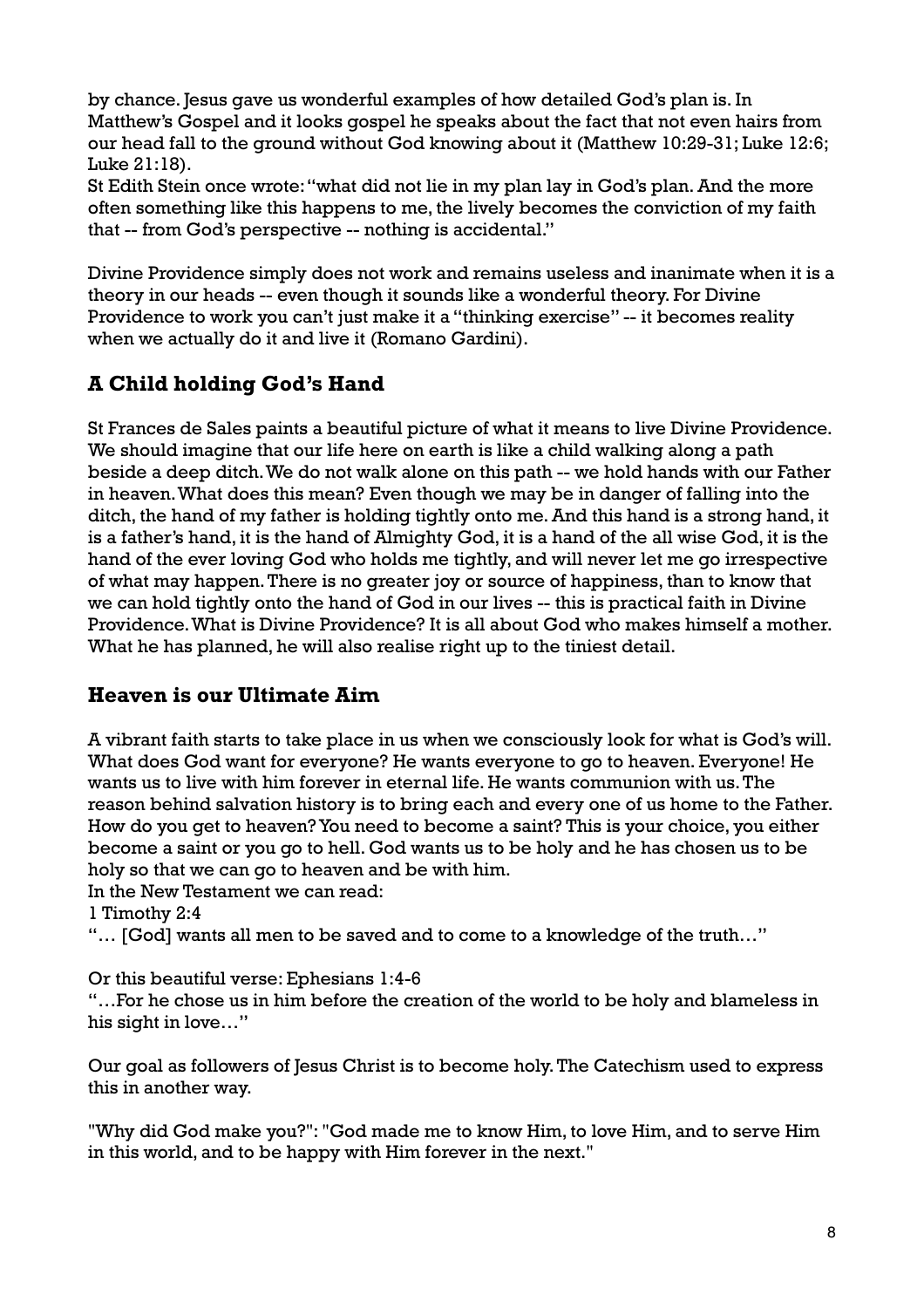Father Kentenich's dream was that Schoenstatt would help people to achieve this universal call to holiness. He spoke about the "Everyday Saint" – already in the 1930's a book came out with this title. It is all about ordinary people, who do ordinary things, doing them extra-ordinary well out of a radical love of God, and love for neighbour and love for all of God's wonderful creation.

What does it mean to be holy? It doesn't mean you become a sissy, or become really weird. It means that you become real. That is the amazing thing about Pope John Paul. He canonized ordinary people who were very real.

Look at Blessed Pier Giorgio Frassati. When I was growing up I used to think all saints were old, had bad health, prayed all the time, and lived hundreds of years ago. Pier Giorgio was born April 6, 1901, in Turin, Italy. He enjoyed sports, especially mountain climbing in the Italian mountains that surrounded his home town. Pier Giorgio loved to laugh and joke around which earned him the name of "Holy Terror" from his friends. He used to smoke like a chimney too. There was something else different about Pier Giorgio. He loved poor people and he did something about it. Many times Pier Giorgio walked home because he had given his train fare to a poor person. On one occasion he arrived home without his coat when the temperature was 12 degrees below zero. Pier Giorgio liked to say, "Christ comes to visit me in the Holy Eucharist; I repay the visit by going to find him in the poor." This love for the poor started when he was a kid and lasted until he died. As he was dying he asked for a paper and pen and wrote out a message asking that all he owned be given to the poor. Pier Giorgio worked closely with the poor. It was believed that because of his many visits to the poor he caught poliomyelitis (polio). He forgot about his own health to take care of his grandmother when she was dying. By the time the doctors discovered how weak Pier Giorgio himself was, it was too late to help him. After six days of painful suffering, he died on July 4, 1925, at the age of 24. When the news got out that Pier Giorgio had died, thousands of people came to the funeral, many of whom were the poor people Pier Giorgio had helped.

Here is another example: For the first time, a married couple is beatified together. John Paul II fulfilled a long-held desire today when he beatified a husband and wife together, highlighting the fact that holiness is not restricted to religious and priests. The new blessed are Luigi (1880-1951) and Maria (1884-1965) Beltrame Quattrocchi of Rome, who were married for 50 years and had four children, three of whom are still alive and attended today's ceremony in St. Peter's Basilica. Their two sons, Filippo and Cesare, were among the priests who concelebrated the beatification Mass with the Pope. Their daughter Enrichetta was among the faithful attending the Mass. "These spouses lived conjugal love and the service to life in the light of the Gospel and with great human intensity," he said. "They assumed with full responsibility the task of collaborating with God in procreation, dedicating themselves generously to the education, guidance and direction of their children in discovering his plan of love."

Sometimes we get weird ideas about want it means to be holy, or what it means to be a saint. Being holy means that you are radically in love with God.

Here is a good definition of holiness: You are a saint when God's will and my will become one. That means I live out of a real relationship with God, a desire a real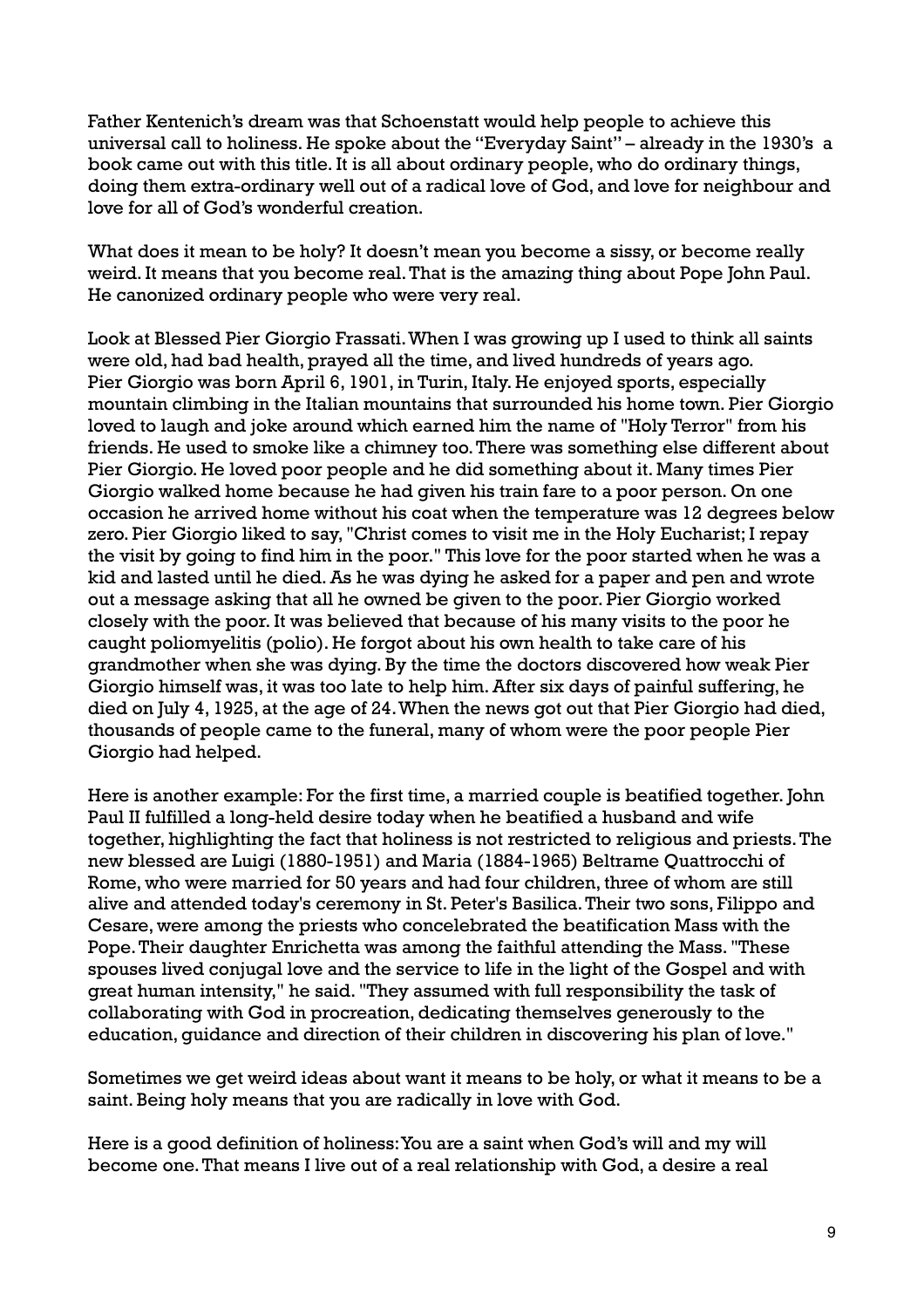communion with him. It means that there is no different anymore between what I want and what God wants. We both want the same thing.

God does not want us to go to purgatory or to hell, he wants us to go to heaven. He wants us to be with him for always. How do you go right to heaven? By being a saint and united your will to God's. Father Kentenich called this the "Blank Cheque". You cannot give more to God that the Blank Cheque. So we know what God wants of us, the question is this what you want? Is this your goal?

Imagine that you had a list of the top ten goals in your life. Would becoming a saint be even on the list? This is where it all has to begin. Think of the Lord Jesus at the crucifixion. After he died, who went first to heaven? The Good Thief, tradition calls him Dismas. Jesus said to him: "Today you will be with me in Paradise". This guy had led a miserable life probably, stole things, etc. but at the end he repented and was saved by the grace and love of God for him.

# **God's Will for Today's Women**

Nine convicted men, one of whom was from Afghanistan, and the rest of whom were of Pakistani origin were convicted last week of hurting and abusing young girls. The victims of the gang were plied with cigarettes and alcohol before being passed around the group of men for sex. During the trial, the court heard how one victim was forced to have sex with 20 men in one night whilst drunk. Another was so inebriated that she vomited over the side of the bed while two men had sex with her.

Every Catholic man should be devoted to the understanding, upholding, and defending the dignity of women. This is the mission of every man, but so many men today have tragically let women down—individually and collectively.

# **What does God say about women?**

**First of all, we have to say that the message of Jesus is, without doubt, Good News for every woman.** From the first book of the Bible, Genesis, God gave all women and men the same dignity. The greatest message of Genesis is very clear: "God created people in his image and likeness–he created them as man and woman (Genesis 1:27). In other words, the human being comes in two varieties–male and female. We have to understand more the reason for and the consequences of the Creator's decision that the human being should always and only exist as a woman or a man. When God created the world, he didn't do it randomly, haphazardly, or accidentally. God created the world with order, purpose and design. He is a master builder, a craftsman (see Wisdom 13).

When we look at these issues, we actually bring to mind again the age-old questions that man and woman often reflect on when considering the purposeand the meaning of life: **what is a human being? What is the meaning and purpose of our life? What is goodness and what is sin? What gives rise to our sorrows, and to what intent? Where lies the path to true happiness? What is the truth about death, judgement and retribution beyond the grave? What finally, is that ultimate and unutterable mystery which engulfs our being, and from which we take our origin and towards**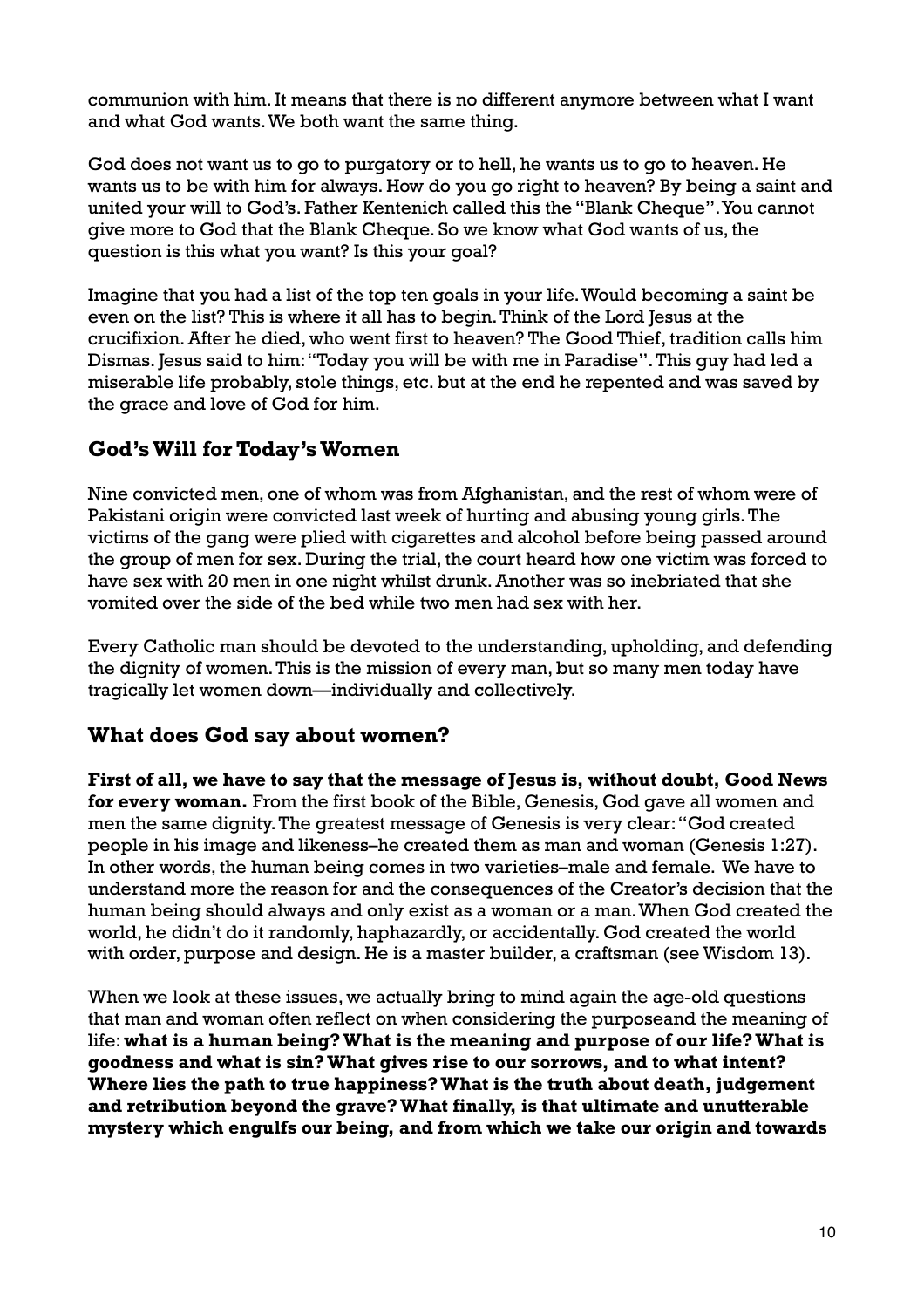**which we move?** These questions, and many others like them, testified to the "aspirations of the human spirit in search of God."

Men and women are called–according to Genesis–to work together and to support each other, because they are dependent on each other and need each other for wholeness and complementarity.

**One of the most important messages of Father Kentenich was to emphasise the originality and uniqueness of women and how that originality should never be allowed to diminish or become secondary.** He had a great admiration for women and devalued women in their originality. On one occasion he said: "women have become the prisoners of history, and it is the task of these modern times to ransom the prisoners, and to break the chains."

**He also found that one of the greatest tragedies of today's culture, that we have a very strong culture with masculine characteristics.** And in such a culture, it becomes very easy to understand women and compare women and to measure women according to the way a man thinks–in other words that masculine values or masculine trends understood as the norm for everyone. His hope was–and this should be one of the biggest contributions of Schoenstatt in the church today–is that women find again the awareness of the own particular mission, and he was further convinced that if women have clarity how God sees them and have the courage to bring that essence of women and understanding of women into today's culture, then that will bring a huge blessing not only for society, or for the professional world and workplace, but particularly for the family.

**Today, some attack the church as "anti-woman" because she steadfastly opposes divorce, contraception, and abortion. Others claim that the all-male priesthood is a sure sign of bias against women. For this reason, we have to reflect again on the foundation of the dignity and location of women which is to be found in God's design of man and woman and in the redemption in Jesus Christ.**

Men and women share the same dignity and are equal, however, they are not the same they are different. And God has created them to be different. For this reason, we don't want to minimise the difference or ignore the difference we want to load the differences to complemented each other and to make each other whole mutually. T**his difference between man and woman is not a huge difference.** That are many things which are similar leaving the same in the biological or psychological make of man and woman. In other words, they shared a great deal in common.

**For this reason, when we speak about men and women and their differences we can only speak about a plus or a minus–are more or less.** Without doubt, women have a plus in intuition, a plus in the capacity to love in at Hills the and holistic way, the capacity to love in a spiritual way. The love that women bring into the world is a love that primarily comes from the soul. Father came to make also felt that because women are called to be mothers, they have a plus in the ability to to suffer and in the early capability to endure suffering.

**The symbol of Eve** formed from the side of Adam is a message of equality and sharing in the same Divine nature. Eve was not created from the head of Adam, or from his feet,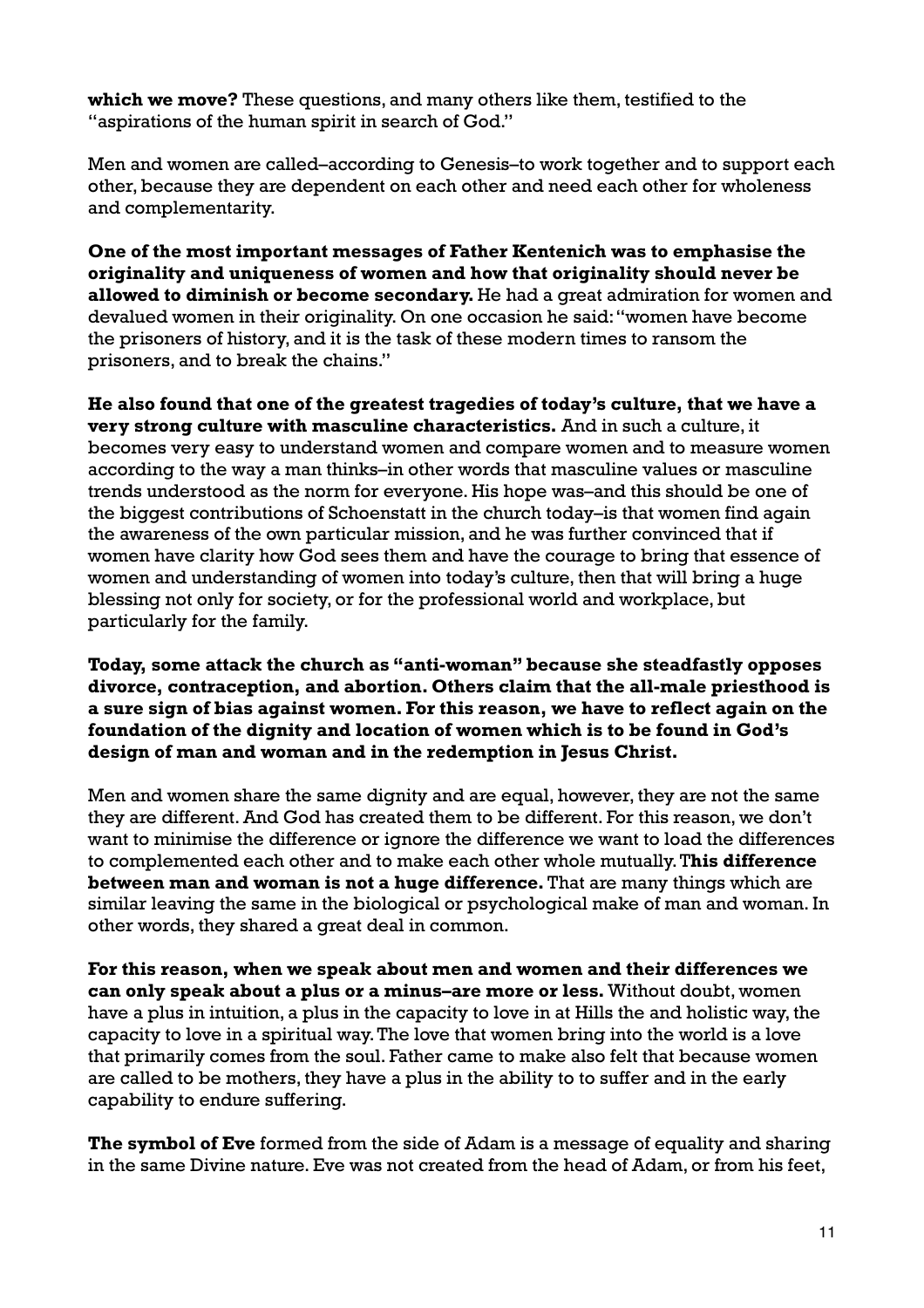she was created from his side, indicating that she is his companion and shares with him this same dignity and merits the same respect.

**God gives the woman the name "Eve" which indicates her unique strength and her unique mission – all women are called to give life and care for life. The name "Eve" literally means –"mother of the living"**. Also in the book of Genesis, we hear how God–after the fall of original sin – says that a woman will crush the head of the serpent and she will definitively conquer sin and evil once and for all. This woman is our Lady, and her "means" to crush the head of the serpent is through her Divine Son, Jesus Christ. He is the universal liberator and, in a very special way, the greatest liberator of women.

In the life and in the person of Mary, God has given us a message of hope - he shows us how he understands women and what he expects from women. The Church calls Mary the "new Eve" and sees in her an example of womanhood and the unique dignity of women. Even though men and women share exactly the same dignity, they are not the same; they are very distinct in their own originality., in their own needs and in the values that they can bring to the world. The Mother of God represents for us a model of womanhood – the capacity to care for and engender human life.

**We can see this, for example, in the different ways that God has created the female and the male body. Already here we can see the difference between men and women.** The differences in the body reflect the differences in the soul. A woman's body is designed for life – every part of her is designed to protect and engender life. Mothers, for example, have an amazing ability to connect with their children. They say that mothers can hear their own child cry even though she may be standing in another room. Mothers understand the needs ,the joys, the sorrows of their own children in a very powerful way. Women are experts in the field of relationships – n the field of personal relationships.

Some writers today say that the deepest cause of the crisis in our society and in our culture today in the West is because we stress too much and emphasise too much the masculine and we ignore too much the values of the feminine. The values of relationship, the values of dialogue the full values of understanding and caring for life. Caring for life means that we don't hurt people and use people like those men from Rochdale. The opposite of love is to "use" - using someone for your own gratification.

**One woman wrote in a magazine that women today are like "walking entertainment for men." Sadly, the modern media saturates young women with the message that a girl's value is determined by a boy's reaction to her. Her value comes from Almighty God.**

Before he became pope, Karol Wojtyła gave a presentation to college women, in which he said, **"Men must be taught to love, and to love in a noble way; they must be educated in depth in this truth, that is, in the fact that a woman is a person and not simply an object." The primary tool by which women educate men about their dignity is through the virtue and the clarity of their identity and dignity.**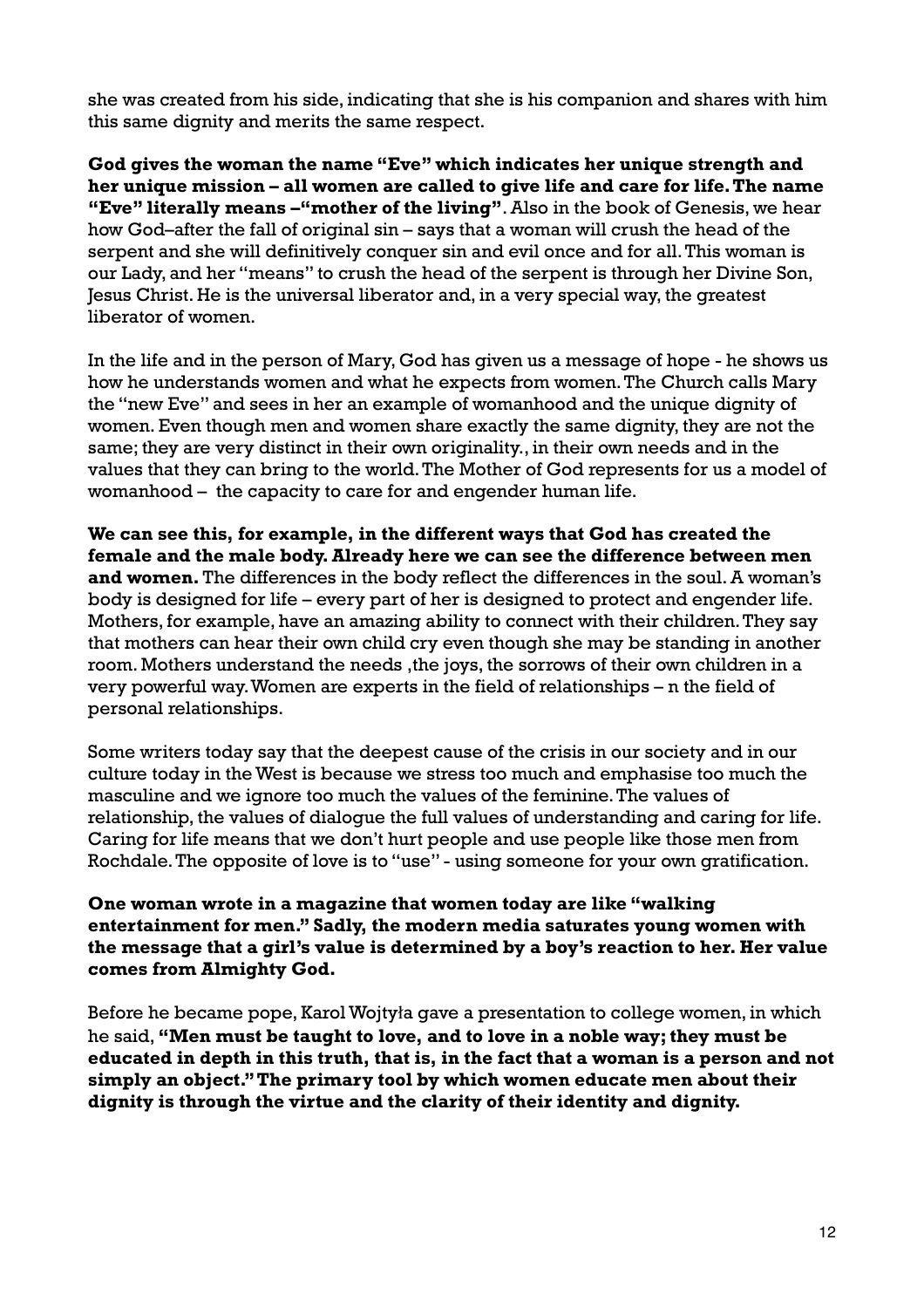**Many young women have told me, after squandering years of their lives in unhealthy relationships and estranged from God, "I don't even know who I am anymore." The opposite happens when we turn to Him. We find our identity . . . and mission.**

It would be truly a great thing if our young women today could see in the image of Mary, the Mother of God a reflection of the mission, the dignity and their unique calling from God. Let's pray, in a special way, in this month of May, that all the women of our Parish can be a reflection of Mary in their homes and in our workplaces and in their streets.

What a change we would experience in our society!

**The question of the vocation, mission and dignity of women, I believe, has become so much more important today because of the needs and the urgent call to a new evangelisation.** This new evangelisation includes, in a very special and powerful way, the reaching out to those who have been baptised, however, are not evangelised. In other words, they do not practice the faith that they were given. And perhaps, this is a greater challenge, then trying to reach out in the traditional missionary sense, to those who have never hear about Jesus Christ or his Gospel message.

The conviction for Catholics is that Jesus Christ reveals to us who we are. This is very important to understand, and at the end of the day, this is the cornerstone of a great part of Church teaching. The Second Vatican Council made this an integral part of the contents of their message: **"Jesus Christ truly reveals us to ourselves, and makes our supreme calling clear." How does Jesus do this? He does this by showing us and reminding us how God created us from the beginning. Here the main message is about our own greatness as men and women. He reminds us that each of us has been created with the possibility of eternal life in communion with God and all the saints. This is the true greatness of our unique personal being. Because we are created in the image and likeness of God, we have the vocation to love like God and be like God in our life and in our actions. this can only be truly realised in "sincere self giving.** 

In our human bodies, we see already imprinted in their and our vocation. The body of a man has no sense by itself–the body of a woman has no sense by itself. They are made for each other–they are made to "fit" into each other. For this reason the ultimate vocation of every human being is to be a "sincere gift" for someone else. We are called to live in a communion of love, and in this way to mirror in the world the communion of love that is in God, through which the three Persons of the Blessed Trinity love each other in the intimate mystery of the one divine life.

It is interesting, that the first book of the Bible, the book of Genesis, gives us also insights into how do original sin has effected men and women differently. While in general all human beings are affected **by the disorder of the passions, the clouding of the intellect, and weakening of the will, the text of Genesis suggests a clue to some gender-differentiated inheritances of original sin.**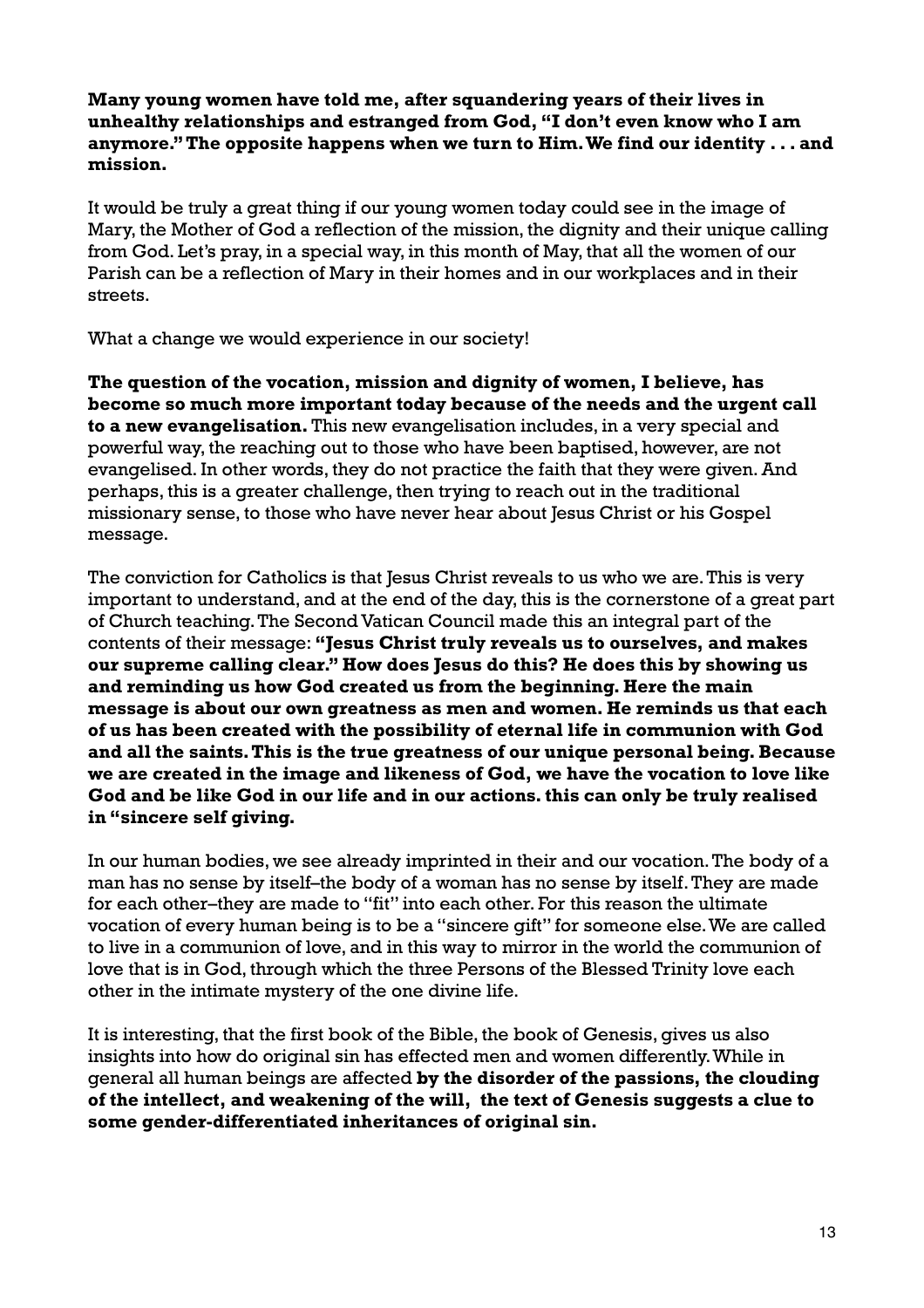**Women tend to use a man more out of sentimentality while men tend to use our woman more out of sensuality.** Men very often men treat women as objects–in other words, when you look at a woman, they don't see a person, they see an object for their gratification and pleasure and use. Remember, the opposite of love is using someone for your own gain. Women tend to be possessive of the ones they love.

In Genesis we read: **"your desire shall be for your husband, and he shall rule over you" (Genesis 3:16). T**his domination is a loss of the stability of that fundamental equality, but it also means that women are treated as an object and the calling to be a sincere gift for the other is lost. **In other words, every woman must work to overcome a tendency to possess those she loves. Her inheritance from original sin is captured in the phrase "your desire shall be for your husband." This tendency in a woman, to want to possess those she loves can extend to her children as well.** 

**The man also has to work to overcome his specific inheritance of original sin. This means that every woman cannot become the "object" of "domination" and mail "possession".**

Also, the words, "he shall rule over you" (Genesis 3:16) must not lead to another type of domination–i.e. the domination where women allow –perhaps without knowing it–the **masculinisation** of women. In other words, in the name of liberation from male "domination," women must not appropriate to themselves male characteristics and sacrifice their feminine originality. I

 think, one example of this is in their conference of women in Bejing, China. It was amazing how you could see the powerful tendency of first world women who sought to impose their positions about contraception, abortion, and women's reproduction onto third world women. It almost looked like some kind of new "colonialism".

#### **The Woman caught in adultery**

Jesus Christ reveals every woman to herself. And when he walked upon this earth, he revealed to each woman he met who she was and who she was called to be. He did this by first entering into the concrete and historical situation of women, a situation which is weighed down by the inheritance of sin, such as in his encounter with the woman accused of adultery and the men who were about to stone her. In his encounter with her, and by his words, he awakens in the women and all the men present a consciousness of their own sin; then, looking towards the future, he tells them not to sin again. A woman is left alone, exposed to public opinion with "her sin," while behind her there lurks a man - a sinner, guilty as she is, indeed equally responsible for it. And yet his sin escapes notice, it is passed over in silence. Christ's way of acting here, the gospel of his words and deeds is a consistent protest against whatever offends the dignity of women. This woman feels liberated by the truth. She is restored to herself. She feels loved with eternal love and with a love which finds direct expression in Christ himself.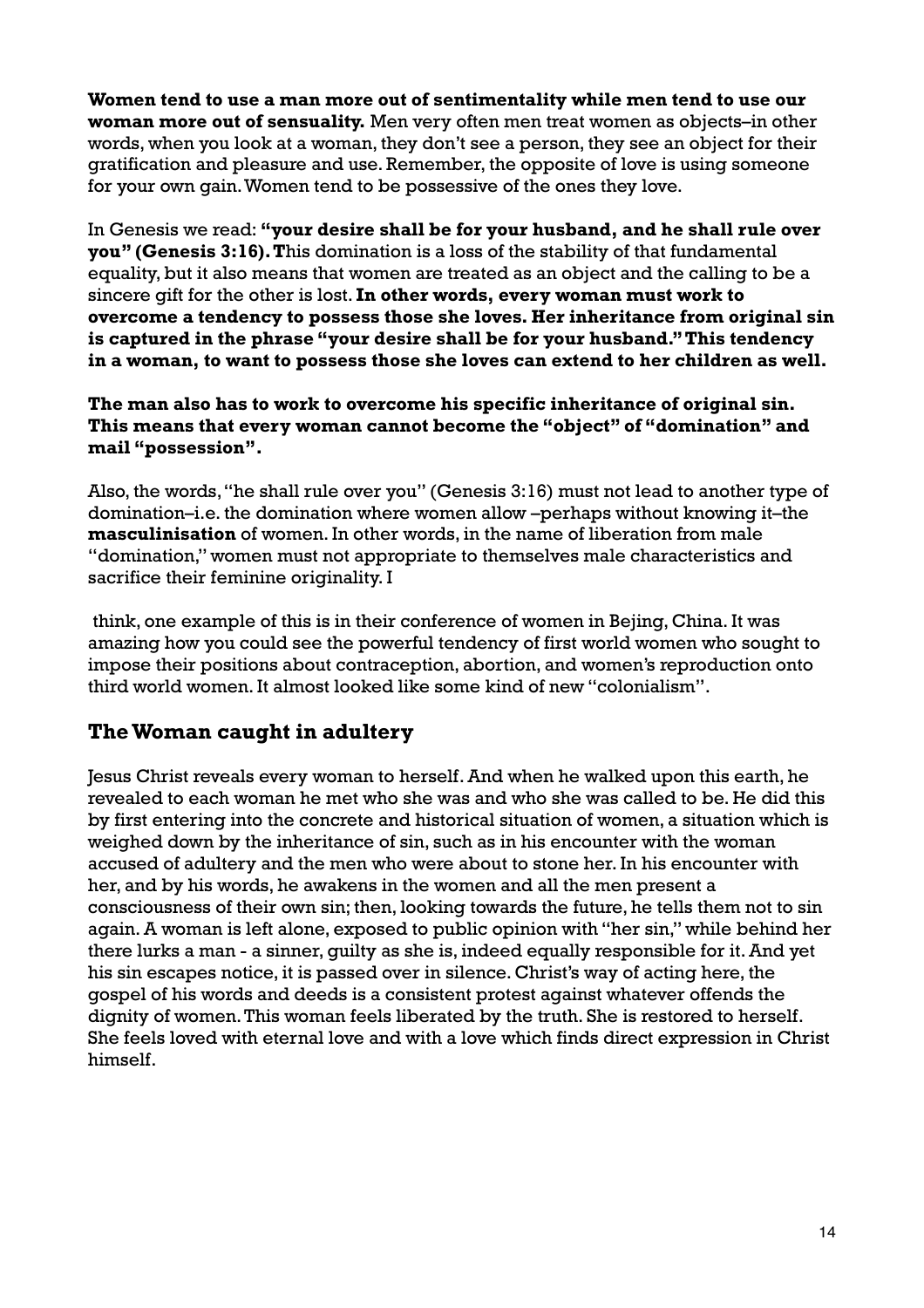### **The Samaritan Woman**

Another example of how Christ believes women is the story of the Samaritan woman at the well. Jesus defended women who were discriminated against or devalued by the men around them, referring directly to such painful situations of women as being an unwed mother, widow, or abandoned mother of children. For this reason, the church will always raise its voice against the discrimination against women who choose to be wives and mothers. The discrimination against girls in education. Any violence against women especially in the underground trade and enslavement of women. And any exploitation of women's bodies. The often unhappy situation of many women who have to make do with living together with their partners and really want to marry. Tragically, a new form of violence against females which has been done by women themselves as recently been well documented–"the global war against baby girls"–due to the fateful collision between overweening son preference, the use of rapidly spreading prenatal sex determination technology for gender-based abortion, and the law dramatically declining fertility levels.

We see that after the encounter being oneself in relation to Jesus Christ, who reveals to a person who he or she really is, and after seeing the liberating effect that the encounter with Jesus Christ had on several women in the gospel, He then sends some of these women forward in their vocation to serve in a specified way. To merely Magdalen, who was the first to see the risen Christ, he said: "go to my brothers and say to them, I am ascending to my father and to your father, to my God and to your God." Then Mary Magdalen came to be called "the apostle of the apostles".

#### **The "Genius of Women"**

Pope John Paul the Great often spoke of the "genius of women". For him this genius included the fact that all human life in a very special way is entrusted to women. Obviously man is also involved in their procreation of human life, but it is nothing in comparison to the sacrifice that women must wait in carrying life for nine months in the own bodies. Because of this, because every human life is entrusted to women, it is commonly thought that women are more capable than men of paying attention to another person, and motherhood develops this predisposition even more. Their "feminine genius" is a way of describing a woman's way of acting and living in this world. For this reason, it is so important is that we bring out again the full truth about women. Not only by considering great and famous women of the past or present but also those ordinary women who reveals the gift of their womanhood by placing themselves at the service of others in their everyday lives. By giving themselves to others each day women fulfil their deepest vocation. What is the "genius of man"? It is to radiate fatherhood by characteristically adopting, protecting and providing.

The essential characteristic of the genius of the woman is the fact that she receives a human being that is entrusted to her and she fosters the growth of that human being, for whom she is responsible in a unique way. A woman is strong because of our awareness of this because of the fact that God "entrusts every human being to her in a special way. It is the struggle of each and every woman today to decide whether she will say "yes" or "no" to God and his eternal plan for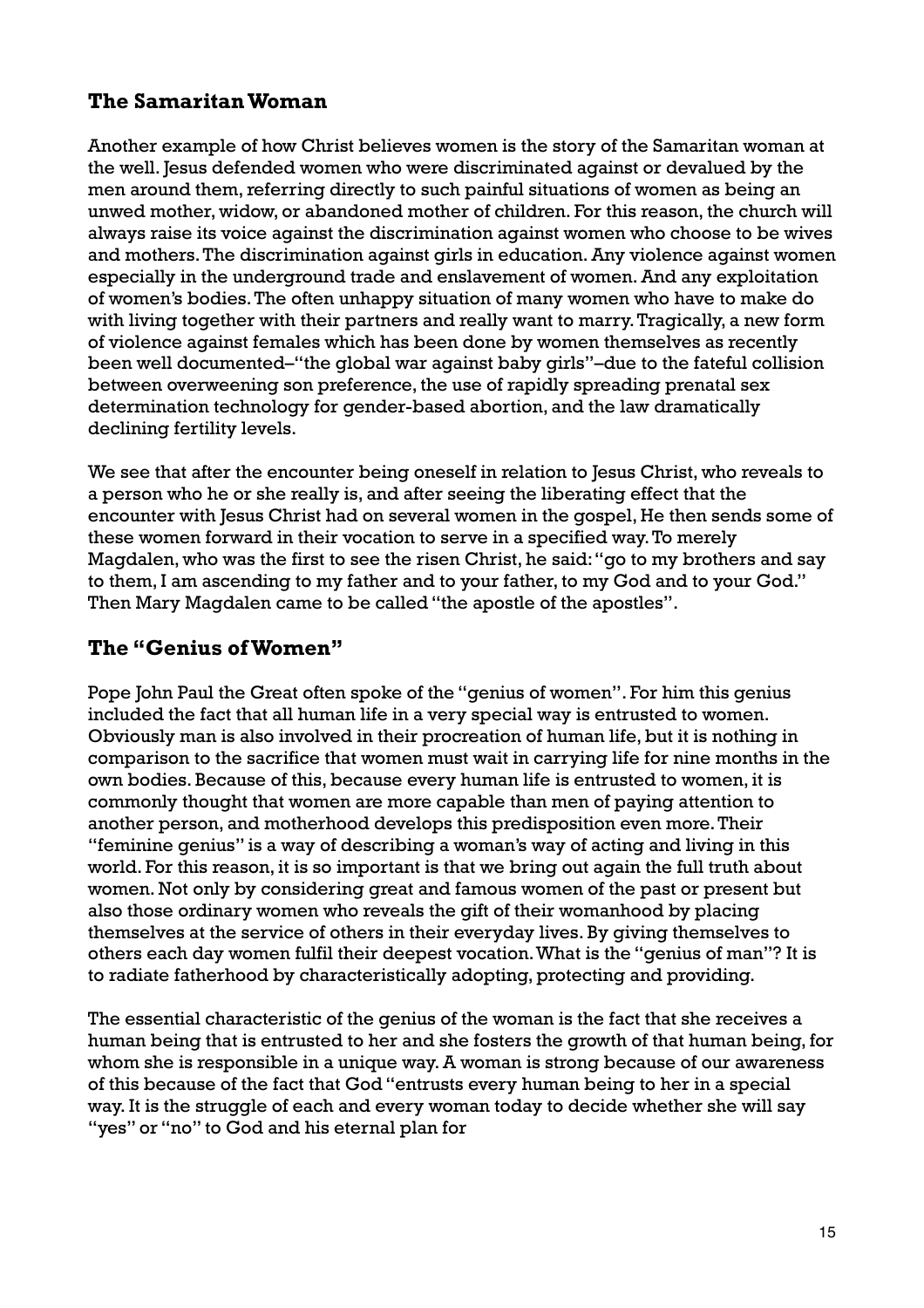The hope is that every woman, and every girl, develop their genius for the good of society women must first learn and then teach others that human relations are authentic if they are open to accepting the other person: a person who is recognised in love because of the dignity which comes from being a person and not from other considerations, such as usefulness, strength, intelligence, beauty or health. This is the fundamental contribution which the church and humanity expect from women. And it is the indispensable prerequisite for an authentic cultural change.

When we speak about the dignity invocation of women, it is so important to bring into this understanding our Lady's place in the church and in the world. When we consider the mother of God, we consider a women who freely chose with our will to accept the invitation for her sublime vocation. In other words, it is so important for the teaching of the church, that the incarnation of Jesus Christ, the beginning of the new covenant, the new start in the history of humanity, begins with the "yes" of a woman. All of God's actions in human history at all times respects the free will of the human "I". This is not to be minimalised in any way – a woman began the process of incarnation – not a man.

#### **God's Will for me**

Let's look now at knowing God's will for each one of us personally. Let me quote you a beautiful verse from the Old Testament.

#### Jeremiah 1:5

"…Before I formed you in the womb I knew you, before you were born I set you apart; I appointed you as a prophet to the nations." God looks at Jeremiah and says to him: "Before I formed you in the womb…" where was he before being in the womb? He was with God – the soul living in the love of God. God had a plan for Jeremiah before he had even drawn breath, before he was even "a twinkle in his daddy's eye".. He had something original for him, something particular that he had never given to anyone else.

God gives us a mission, a task. It is original and unique to us. We should never be like other people. No one beside us, or before us, or after us has this Plan. This Plan includes our family background, it includes our personality.

Look at the apostles, each one of them was different. John was the one who was madly in love with Jesus and wasn't afraid to show it. He put his head on the chest of Christ. Peter had a big foot and it always ended up in his mouth. He did a lot of crazy things. Jesus called him Satan, Peter betrayed Jesus just like Judas did, but Jesus made him the first Pope.

The person God made you to be, he has chosen to be holy. Every one of us is special and mean so much to God. We should never think that we can't do anything. We are too old, or too sick…

We can intercede for others through prayer. What is Jesus doing right now in heaven. He is interceding for the world. If you pray, when you are elderly or sick or housebound, you are doing something very worthwhile for others. You are doing what Jesus does. One of my favourite poems from G.K. Chesterton expresses that everyone is valued and special, even when it does not appear so. God has something in mind for all of us.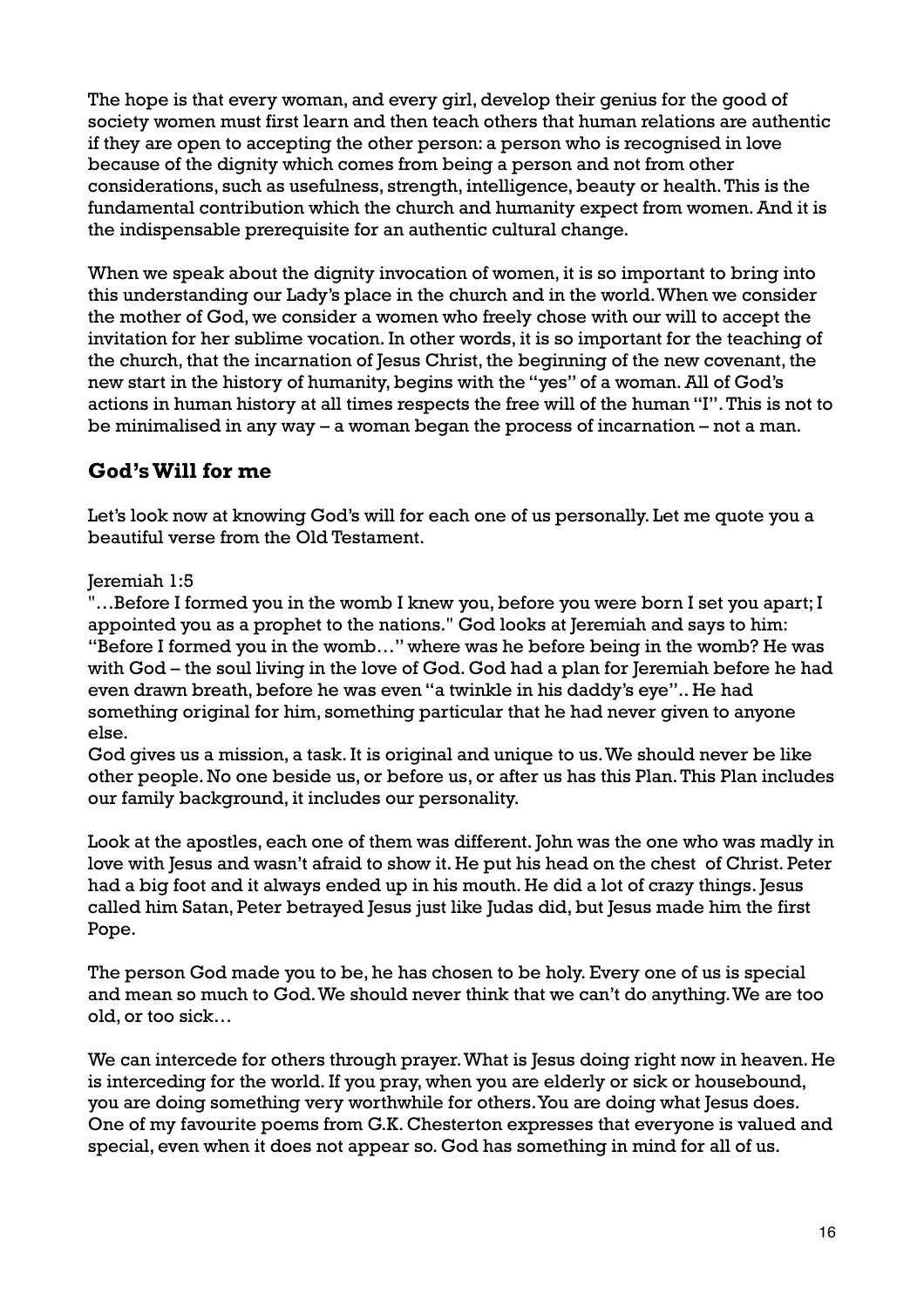The poem is called: The Donkey.

*When fishes flew and forests walked And figs grew upon thorn, Some moment when the moon was blood Then surely I was born;* 

*With monstrous head and sickening cry And ears like errant wings, The devil's walking parody On all four-footed things.* 

*The tattered outlaw of the earth, Of ancient crooked will; Starve, scourge, deride me: I am dumb, I keep my secret still.* 

*Fools! For I also had my hour; One far fierce hour and sweet: There was a shout about my ears, And palms before my feet.*

God is interested in each and every one of us and cares for all of us. Each person means so much to him and we all have a mission to accomplish. Salvation us always a gift that is given personally and individually. When we really believe this and are touched by this, then we grow in faith and we move on in our spiritual journey.

St Ignatius of Loyola when he wrote his "Stations of the Cross"., he added to each and every station: "and all this he did for me – et omnia haec propter me. We are God's "favourite pastime". He just wants to be with us and live our lives with us. He can't take his eyes off us. How can we possibility speak of inferiority complex after this!

#### **Ways to Discover God's Will**

We can discover the will of God for us through the message of holy Scripture and through the teaching of the Church. Apart from these two main sources, Father Kentenich also speaks about "three voices" in the experiences of daily life that can also become sources of discovering God's will for us: he speaks about the voice of the times, the voice of our soul, and the voice of being.

The voice of the times is the opportunity to discover God's will in what is happening around us, for example, in the various currents of life of our times, the needs of our times, the problems of our times, or the challenges of our times. Of course, we have to discern and differentiate between "the spirit in the times" -- which includes Gods liberating, healing and saving power, and the "spirit of the times", which is an expression of destructive powers.The voice of our soul is an expression of hope God speaks to us individually and how he inspires us in the Holy Spirit. The voice of being refers to God's will expressed in the constant, basic structures and rhythms of creation.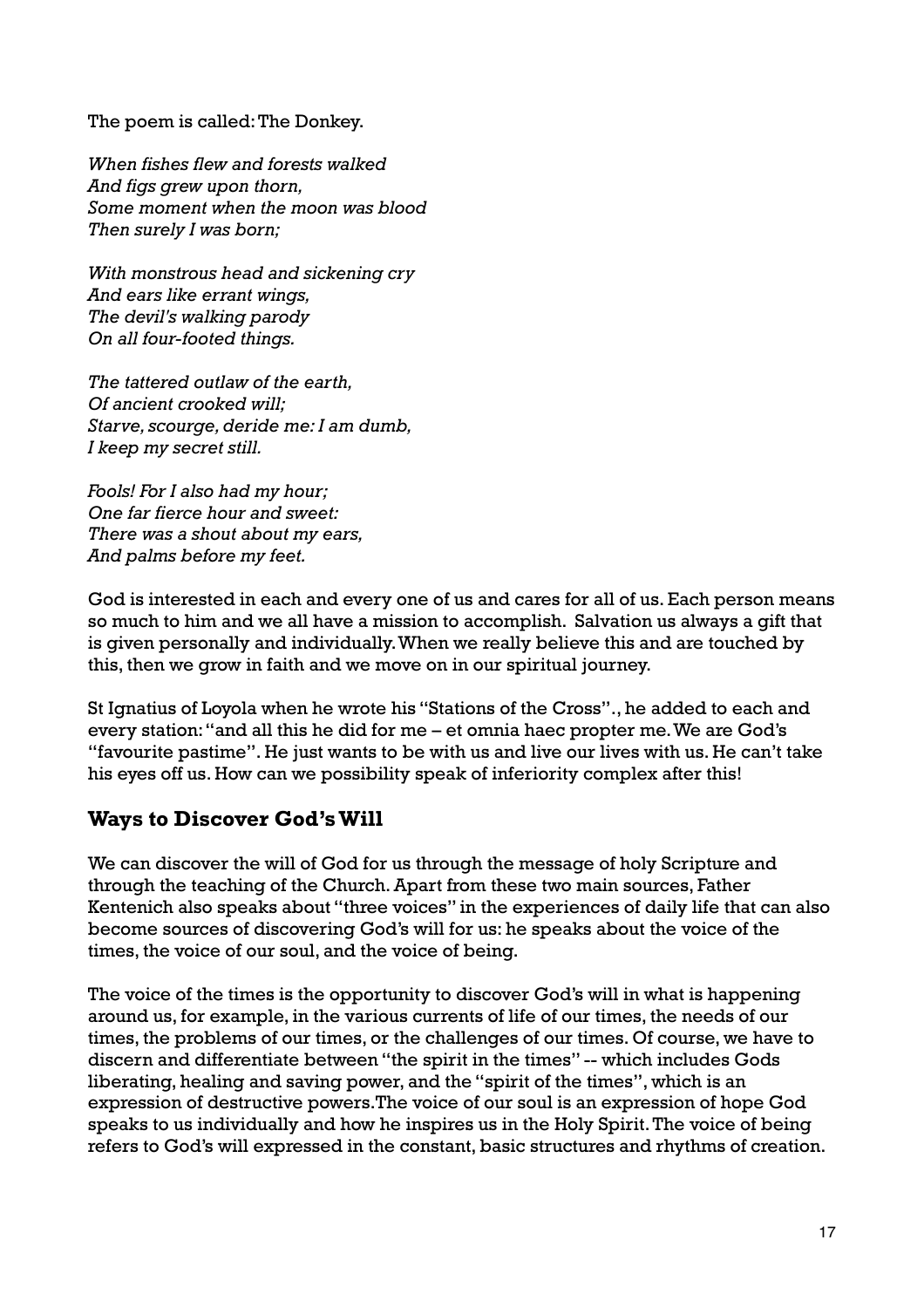# **The "Voices" of the Living God**

What is God asking of me? What is God's will for me? There are three "voices" that we need to look at: God tells us his will through events, through the inspirations in my own soul and through his creation.

#### **Voice of the Times**

God reveals his will for each one of us through events and the things that are happening around us. The times in which we live are original, just like everyone one of us is original. That's is why it is important to question the times, and look closely at what is happening.

We should use the things that happen to us as a "window" to God. I "look through" them and I see the intention of God. It is really a masterpiece of faith if we can hear the "voice" of God in the midst of so much noise and other voices.

Through the voice of the times God is asking us different questions, he is putting before us different challenges to solve. There are the big events happening around us in the world (war, global warning, etc.) The God of life is active and present in these vents too. The small experiences and happenings of our daily life are equally important for discovering the will of God. For example, an illness, a financial problem, a son or daughter coming with good results from school. There is a message in everything, everything can be a "window" to the God of Life.

#### **Voice in our souls**

He speaks to us through the inspirations we experience in our own souls – the breath of the Holy Spirit. This could be, for example, a power longing for something, or a thought that just won't go away, or we feel that we have to do something. We have to watch here that we are not following our own passions and ideas.

These interior voices can be worries, uneasy feelings.

#### **Voice of Creation**

The voice in the soul and the voice speaking to us through the times express the originality of each person and each time. The voice of creation compliments this, because the structure of creation and the order of the way God made the world is stable and has a lasting significance. The structure of creation is also a source for understanding the will of God. If God has made things this way, then that means that he wants things this way

He also speaks us through his creation. The way something is made and exists is also a message from God. God made things in a certain way for a certain purpose. In other words, who we are tells us what we should do.